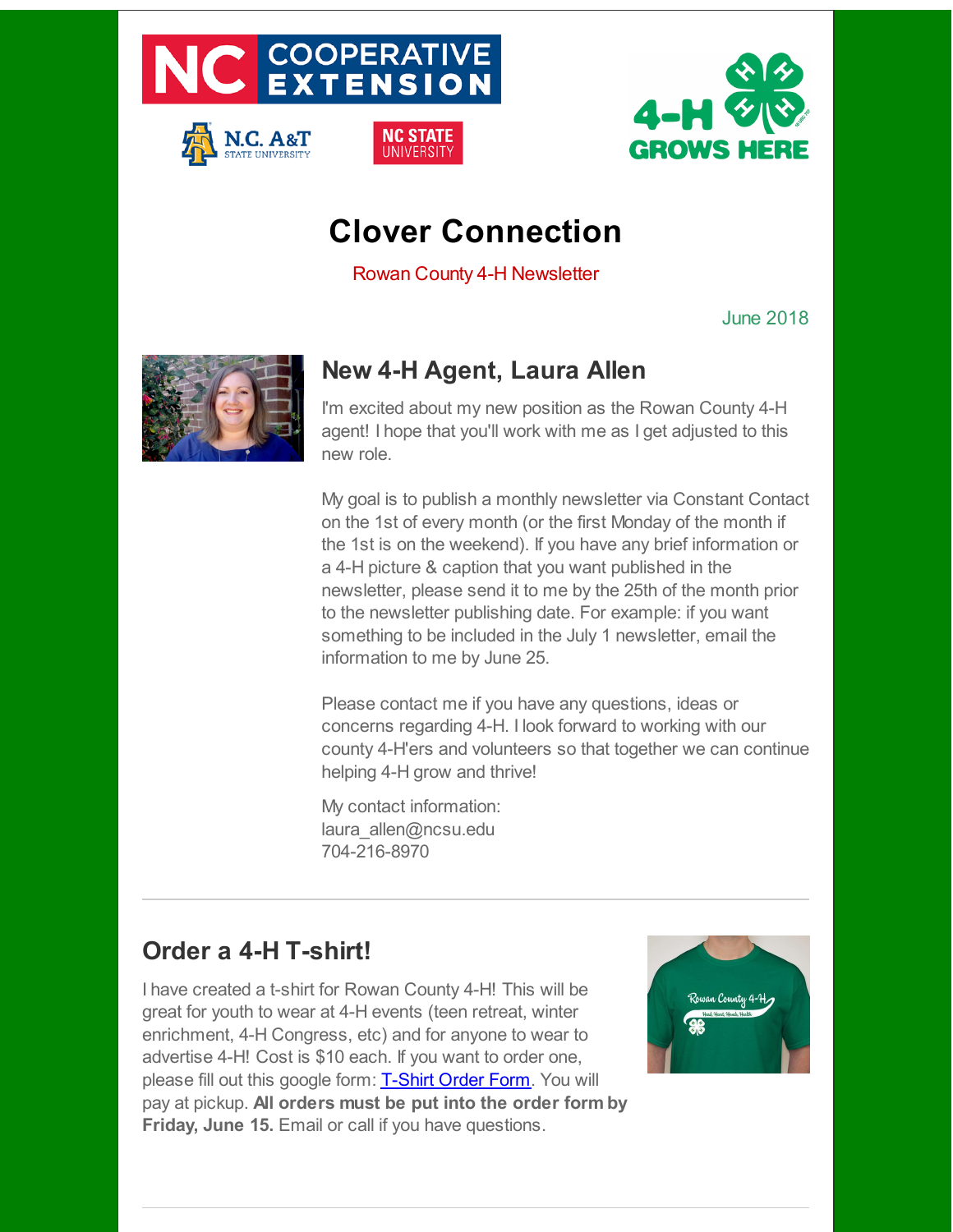

#### **4-H Summer Fun still has some openings!**

4-H [Summer](http://r20.rs6.net/tn.jsp?f=001znsxPpMki35KcnenLoJ_boFrU_M-w3iMEr5WfuDfbzYW9Kn4Ux-n8EbegsWmBS6_QaUDHDVL24-bvjvRS_f4h4SPafFy791YfdszI7gLHh6N1-IEA_VyIZxz0tvzFxLCRGdgcXh5XVQintRaZrTbKTnZJhE2kg0dcZkiW-HFkNBcBo3eI00GpBPElmSfQL0eq1hXba3lJHqy7vPom2rHZRqAS2NXZMAnemLOtc77wgbkRwgkEFqPeXsldTUwKxihwDW-uGkuwQ4xxaG1ZlFRLA==&c=&ch=) Fun is filling up quickly! Currently 9 of our 17 events are full and many are close to being full. Don't delay; register today! Please fill out the completed 4-H [Enrollment](http://r20.rs6.net/tn.jsp?f=001znsxPpMki35KcnenLoJ_boFrU_M-w3iMEr5WfuDfbzYW9Kn4Ux-n8EbegsWmBS6_F01Mb6aEhC3vKH9jcvUvL6P-o6hqOHs24fTbq0en26gSCC69ZTc4i6-Dv6FWfue3lbH508LsJY3AZSjcWi_Kp0t8B9RqUPdMXqVF6epf2auXp78YgJ8yXCN3-aZklNAil__ebWLgXPdN93nQCnbaIPwYpaDSD6LNHQ2Ia-kdYKkQSwr5JQ_wZDOAJO1d-dMywz018pT25ShtDj5fXBUv0g==&c=&ch=) Form and payment (cash or check) with you when you come to the Extension Office to sign them up!

### **Club Leaders**

I need your help! Please update your leader contact information, meeting time/location/date AND your current member roster on the google sheet sent to you via email on May 8, 2018. There are tabs at the bottom where you can find the "leader" page and also a tab for your club. This will be extremely helpful to me as I make sure enrollment forms are up-to-date and as I plan to visit club meetings. If you can no longer find the google sheet, email laura allen@ncsu.edu and I will resend it to you. Thanks for your help!



#### **4-H Congress**

4-H Congress will be held in Raleigh on July 21-24, 2018. Any 4-H member ages 13-18 as of January 1 can participate in this overnight trip. Our agenda will be similar to that of Cabarrus County, but we will travel separately. I will soon have all of the information about the event including agenda, leaving date/time, housing location, cost per member and more. Keep in mind: those who participate in District Activity Day and are District GOLD winners in all age categories are eligible to compete in State Presentation Finals held on July 21. The 11- 13 and 14-18 age category SILVER winners are eligible to compete as well. If your child or club member is interested in attending, please email laura allen@ncsu.edu ASAP!



[Learn](http://r20.rs6.net/tn.jsp?f=001znsxPpMki35KcnenLoJ_boFrU_M-w3iMEr5WfuDfbzYW9Kn4Ux-n8FsdX0tcyO_rsDmd_V0nq9H3QxbWJr6s-M0uHQlaTz25YMNyVkcz2lxKdEryctJNFVzJkYC8qaMLZQ9n-CRDQxX-GiMePX_jgsk_-oIBOh3QTSdmGynbVxQi4GaZRbV6_A==&c=&ch=) more » 4-H Congress [Explanation](http://r20.rs6.net/tn.jsp?f=001znsxPpMki35KcnenLoJ_boFrU_M-w3iMEr5WfuDfbzYW9Kn4Ux-n8EbegsWmBS6_UoOt7PbACSK2rxwtKlOlrNhNatkxcNRNDLSq1XQm7kwP7L8OuvhLuqv_AP6ewOpBiGL35wSr3FV8F4XbGYzR9PiFO-gm6ElwxlJAhTmKigwJAP6OMXoP9Z2nPiJ8XaJtXVrRFe1UcSRJPJYwsH8Qoe3y0sqXM2-kOls7OTmvSrQ=&c=&ch=)



### **4-H Broiler Project**

Any 4-H member with interest in poultry should participate in the 4-H Broiler Project. To participate, fill out and return the Broiler Project Application to Morgan Watts, county livestock agent. You must attend a mandatory orientation on July 9, 2018 at 6 PM at the Extension office. Birds must be checked in to the Rowan County Fair on Friday, September 14. Application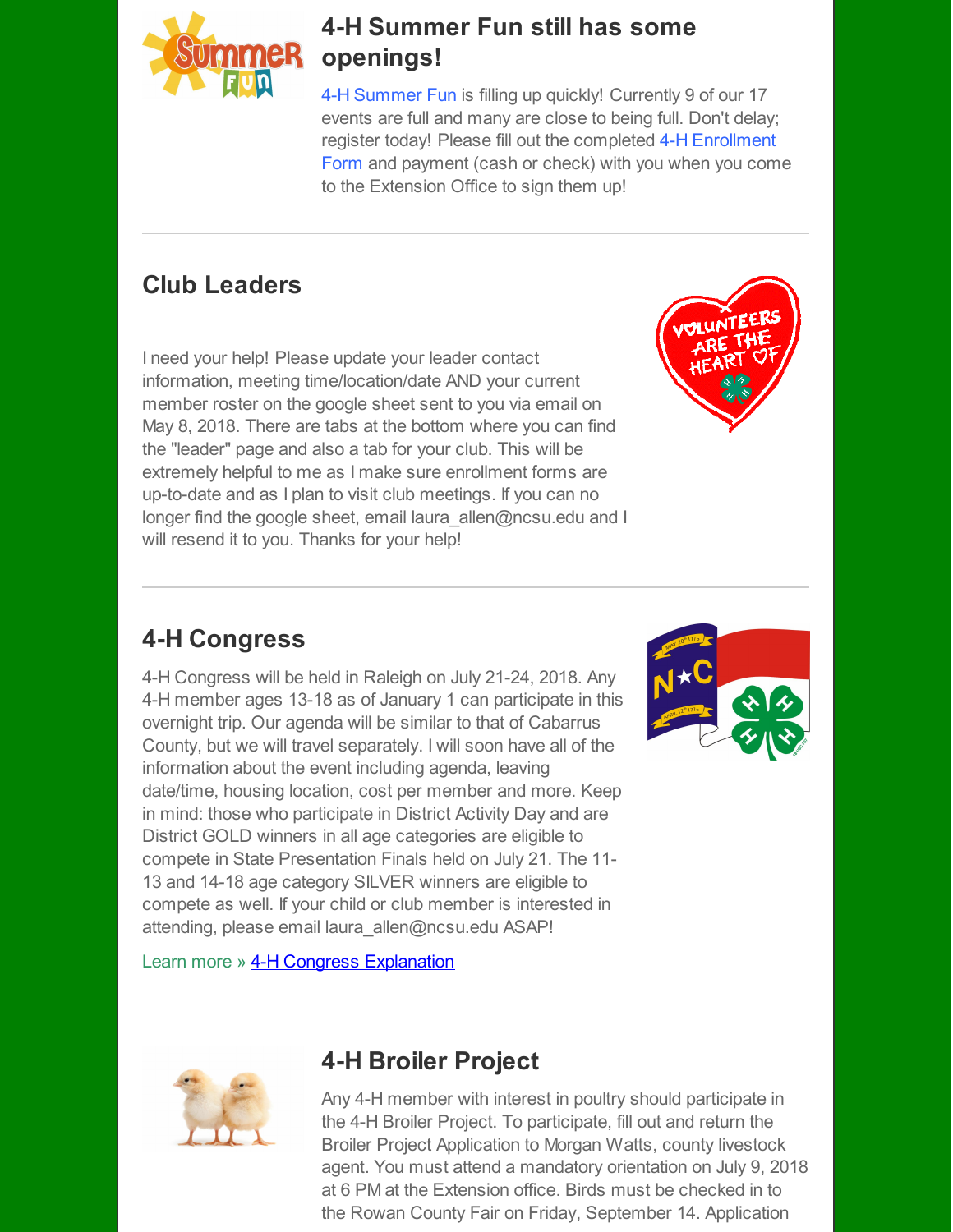deadline is June 22, 2018. There is a \$20 registration fee to participate. For questions, email amwatts@ncsu.edu.

[Learn](http://r20.rs6.net/tn.jsp?f=001znsxPpMki35KcnenLoJ_boFrU_M-w3iMEr5WfuDfbzYW9Kn4Ux-n8FsdX0tcyO_rsDmd_V0nq9H3QxbWJr6s-M0uHQlaTz25YMNyVkcz2lxKdEryctJNFVzJkYC8qaMLZQ9n-CRDQxX-GiMePX_jgsk_-oIBOh3QTSdmGynbVxQi4GaZRbV6_A==&c=&ch=) more » **Broiler Project [Application](http://r20.rs6.net/tn.jsp?f=001znsxPpMki35KcnenLoJ_boFrU_M-w3iMEr5WfuDfbzYW9Kn4Ux-n8LIdcbMe-DjmSH3Z-EQRK-CfMSy6ucMe5AhnVbdlRUh3AxAjRJK7SVy42pqxmUUxRPmmq22N1wQYkpluR7lBQkDhypqBociLdI7U5Lo6UPa4LZVWuuYF6y3DPVDKTvH7XvLKuCL4-R8DFxGgy3_Rs5nRhiBcsdqEMJEaJ9tEgjewu6iI8wzC7WZJYFmVJKGSy_sYWB33X7RoET7pB41taNK6eAfl5FcIeQ==&c=&ch=)** 



# **4-H Poultry Judging**

Rowan County 4-H'ers are currently practicing to prepare for the NC 4-H Poultry Judging contest that will be held in Raleigh on July 20. The planned practice dates are:

June 6: Extension office, 3:30-5:00, focus on Ready to Cook birds

June 20: Extension office, 3:30-5:00, focus on chicken parts

**July 11: meet at the home of David & Cheryl Correll to** practice live birds & oral reasons

July 18: Extension office, 3:30-5:00, mock contest



# **4-H Livestock Judging**

The NC 4-H Livestock Judging contest will be held in Raleigh on July 26-28. If any youth are interested in participating, please contact Morgan Watts, Livestock Agent, at amwatts@ncsu.edu.

# **4-H Shout-outs!**

-Congratulations to all 4-H'ers who have qualified for District Activity Day and for the NC 4-H State Horse Show!

-Emily Barlow, Anthony Blandino and Kayleigh Hill will be attending Citizenship Focus in Raleigh on June 13-15 to learn more about the NC General Assembly and how government works.





# **Online Agriculture Classes**

Extension Agents were sent an email about this opportunity